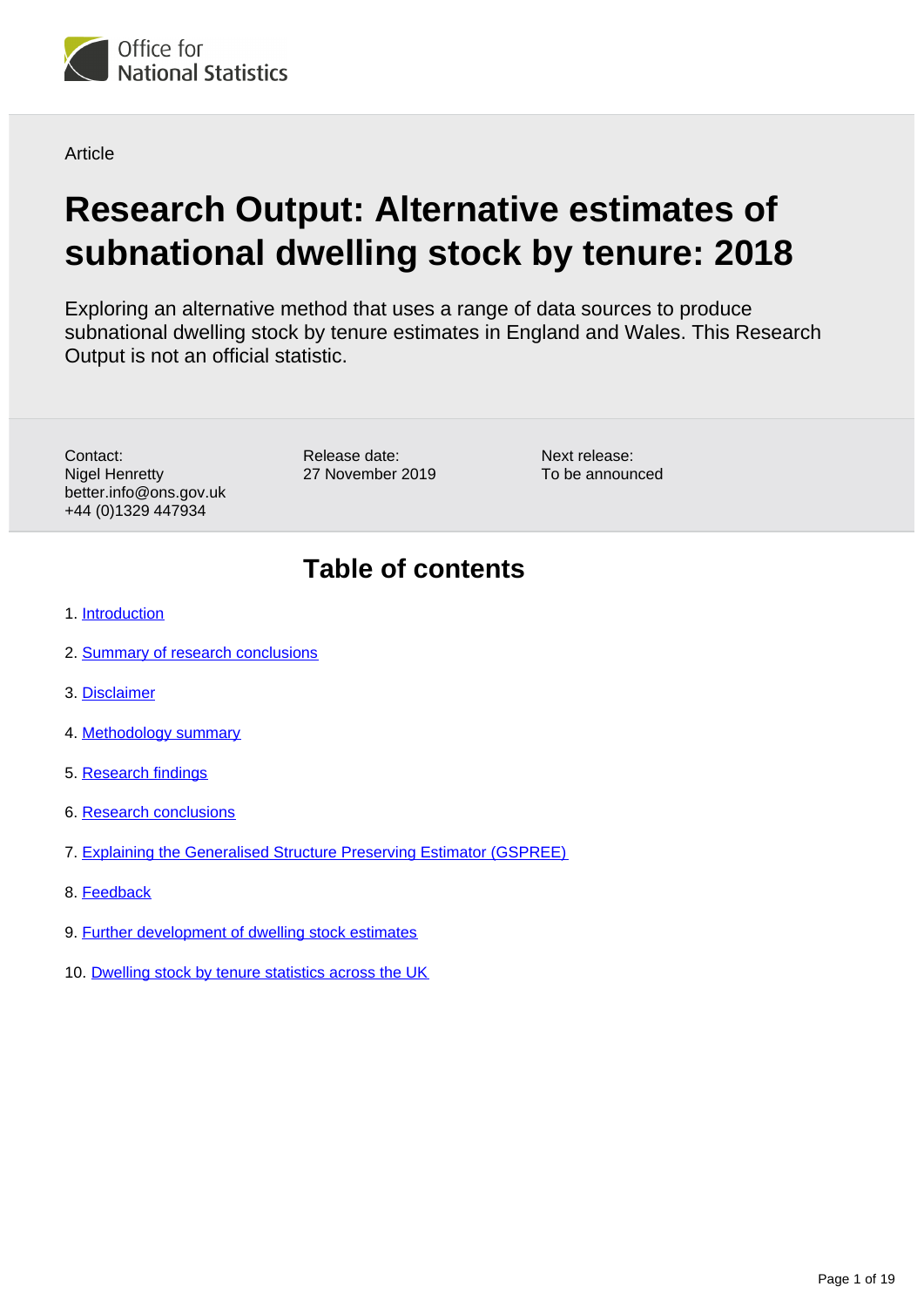## <span id="page-1-0"></span>**1 . Introduction**

This article explores alternative methods and data sources to produce annual subnational estimates of the dwelling stock by tenure. It presents a model-based method that brings together data from multiple sources for local authorities in England and Wales. The aim is to improve the precision of estimates, by building on the strengths of multiple sources of information.

This is the second article released as part of a Research Output. The first article, [Subnational dwelling stock by](https://www.ons.gov.uk/peoplepopulationandcommunity/housing/articles/researchoutputssubnationaldwellingstockbytenureestimatesengland2012to2015/2012to2018)  [tenure estimates, England: 2012 to 2018](https://www.ons.gov.uk/peoplepopulationandcommunity/housing/articles/researchoutputssubnationaldwellingstockbytenureestimatesengland2012to2015/2012to2018), is an update to our [previous research output](https://www.ons.gov.uk/peoplepopulationandcommunity/housing/articles/researchoutputssubnationaldwellingstockbytenureestimatesengland2012to2015/2012to2017), which uses an existing survey-based approach to produce estimates of the dwelling stock by tenure. As there is a degree of uncertainty around these estimates, it can be difficult to achieve robust estimates at small geographic levels, and therefore ways to overcome this are explored in this article.

Annual estimates of the tenure of dwellings for subnational geographies provide evidence to help planning authorities set housing policy and allows them to monitor the distribution of tenure over time within an area and between areas. They provide information that helps the sampling and adjustment of data collected about the private rented sector. More information about the use and the range of dwelling stock by tenure statistics is available in [the accompanying article](https://www.ons.gov.uk/peoplepopulationandcommunity/housing/articles/researchoutputssubnationaldwellingstockbytenureestimatesengland2012to2015/2012to2018).

In this article, there are two main criteria that help us assess whether this alternative method is more accurate:

- are the estimates comparable to existing data sources?
- do the estimates have lower coefficients of variation (CVs) around the estimates, so they are considered more precise because of less dispersion in the data?

Our [previous research output](https://www.ons.gov.uk/peoplepopulationandcommunity/housing/articles/researchoutputssubnationaldwellingstockbytenureestimatesengland2012to2015/2012to2017) on subnational dwelling stock by tenure in England provided estimates of the full tenure breakdown at the local authority level. However, these are still being developed so are not official statistics. For local authorities in Wales, [the Welsh Government produce National Statistics](https://statswales.gov.wales/Catalogue/Housing/Dwelling-Stock-Estimates/dwellingstockestimates-by-localauthority-tenure) that provide a full tenure breakdown for local authorities on an annual basis. These should be referred to for official statistics for Wales.

We are exploring this method as a potential replacement of our existing method for England, but data have been processed for both England and Wales to provide a wider range of test data to assess the strength of the estimates. The aim is to improve the precision of the estimates for England, by building on the strengths of multiple sources of information. The purpose of this article is to make recommendations for improving the precision of the estimates for England. The article includes information about the methods used to process the underlying data and produce estimates for local authorities.

This article also looks at the broader research conclusions that can be drawn, which include reflections on the accuracy of the methods and which method is likely to be the most appropriate for measuring tenure at a local level for England. We would like your feedback on the data and methods used to produce these estimates. Please email any feedback to better.info@ons.gov.uk.

## <span id="page-1-1"></span>**2 . Summary of research conclusions**

We consider this new alternative method to produce subnational estimates of the dwelling stock by tenure in England that are more precise, when compared with the existing survey-based approach.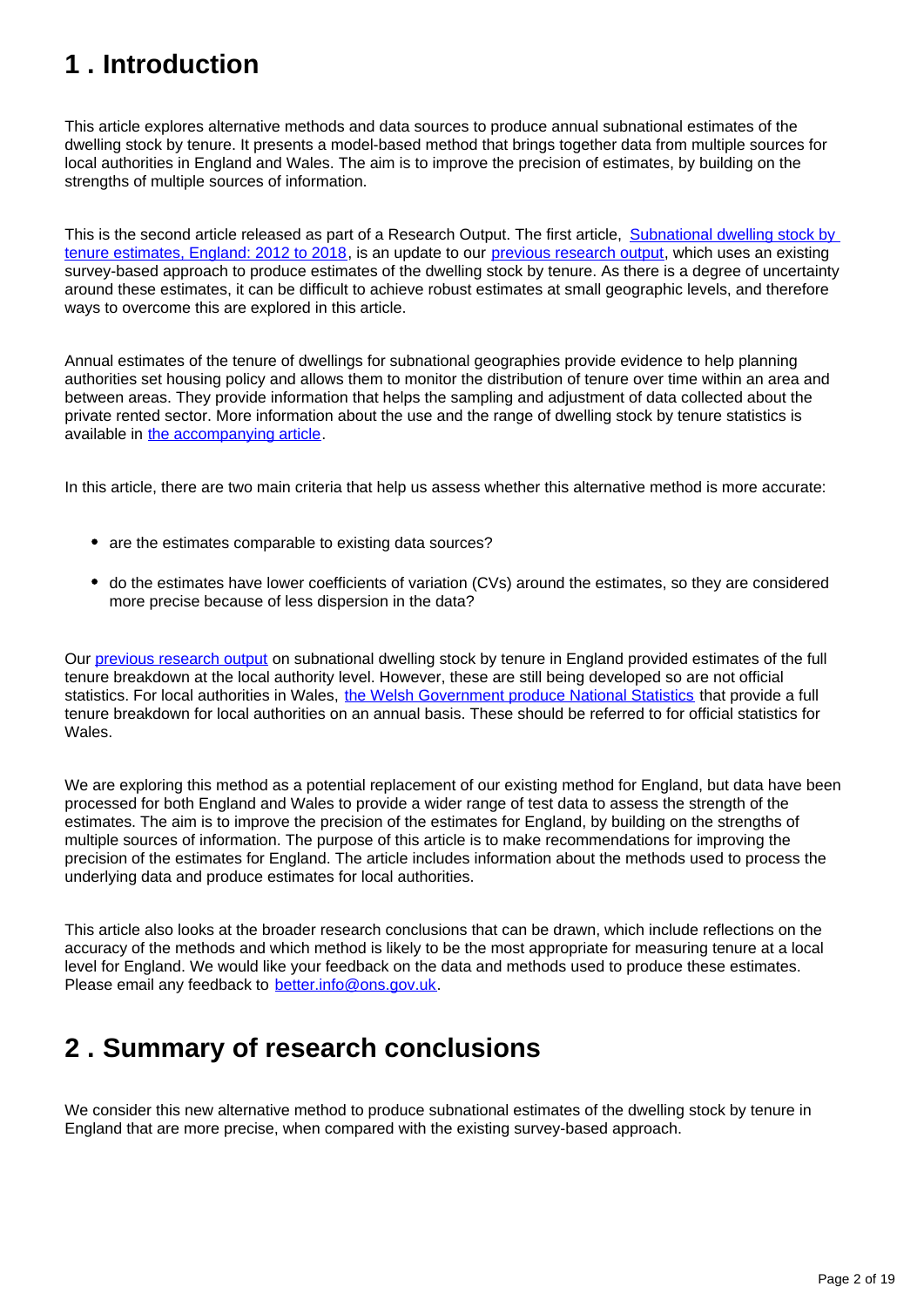### **Comparison with existing estimates for English local authorities**

When comparing estimates for English local authorities between the existing and alternative method for producing subnational dwelling stock by tenure estimates, less than 2% of local authorities have significantly different estimates. This shows that the new model provides results in line with the existing method. However, this new alternative method produced a smaller coefficient of variation (CV) for more local authorities in England for all tenures, so the estimates from the alternative model are considered more precise than the existing estimates.

### **Comparison with existing social housing data**

This new alternative method generates estimates of the size of the social housing stock that we can compare with National Statistics on the [number of dwellings in social housing by local authority](https://www.gov.uk/government/statistical-data-sets/live-tables-on-dwelling-stock-including-vacants). The difference between the official estimates and the estimates presented here was smaller than one percentage point in the majority of local authorities in England. This suggests the estimates are accurate and gives us confidence that the estimates of privately rented and owner-occupied dwellings from this model are also accurate.

### **Comparison with Welsh Government data**

When comparing estimates for Welsh local authorities between this alternative method and equivalent statistics published by the Welsh Government, the largest difference across all tenures and local authorities in 2018 was 3.4 percentage points. This was the difference in the percentage of owner-occupied dwellings in Gwynedd. However, generally, the trends in the official estimates of tenure by local authority in Wales follows the trend in these alternative estimates. This gives us confidence that in addition to providing useful estimates across tenures, this method provides useful estimates across areas.

There was no consistent direction in the difference between the estimates using this alternative method, in comparison with the existing data sources, for both England and Wales. This highlights that there is no obvious systematic error caused by the method.

### **Comparison of models**

The most accurate estimates are obtained when inputting data for England and Wales in separate models. We recommend that the England data-only model is taken forward for England as:

- data are closely matched to published estimates from our existing method, with less than 2% having significantly different estimates
- social housing data are comparable with National Statistics available for the social housing dwelling stock by local authority, with a difference of smaller than one percentage point for a majority of local authorities in **England**
- the CVs were generally smaller when using the alternative method, in comparison with our existing method

We do not recommend using Welsh data in the England model as there are differences in tenure overall between England and Wales. By including Wales in the same model as England, this has little impact on estimates for English local authorities, as England makes up a larger proportion of the sample. There is a larger impact on data for Wales. This highlights the importance of keeping the countries in separate models.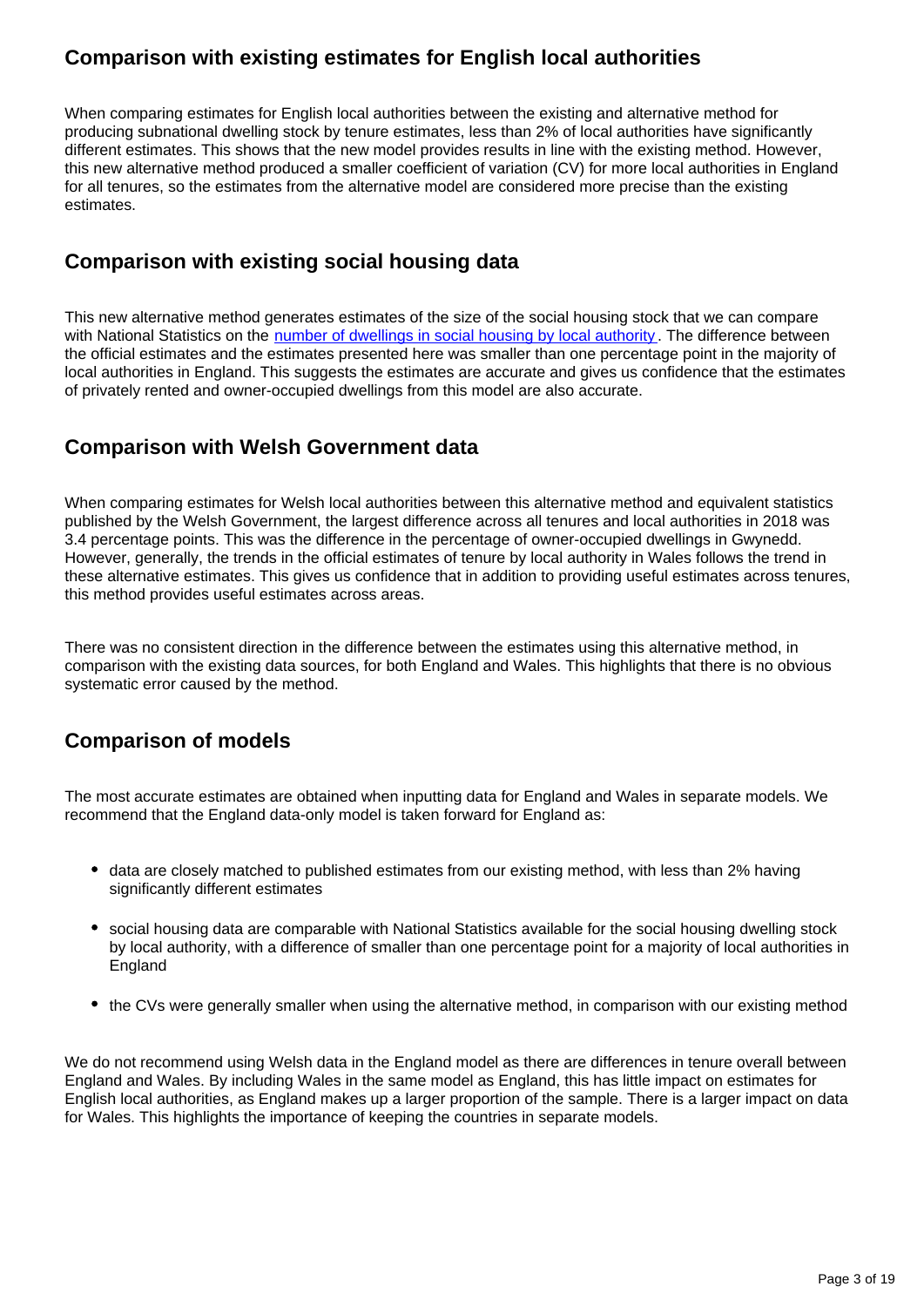## <span id="page-3-0"></span>**3 . Disclaimer**

We have published these Research Outputs to provide an indication of the tenure breakdown of dwellings at the subnational level. Research Outputs are produced to provide information about new methods and data sources being investigated.

Official statistics on private dwellings by tenure are currently only available at the country level in England. Statistics on dwelling stock by tenure are available for local authorities in England but do not provide a breakdown of owner-occupied and privately rented dwellings. This method is being explored as a potential replacement to our existing method for England. National Statistics that provide a full tenure breakdown for local authorities in Wales are available; these should be referred to for Wales.

The statistics presented in this release are subject to a margin of error as the estimates are partly based on survey data and there is a level of variability across input data sources. Therefore, users of these statistics should refer to the coefficient of variation (CV) and confidence intervals – which provide a measure of the uncertainty around the estimates – when making interpretations.

## <span id="page-3-1"></span>**4 . Methodology summary**

These alternative estimates use the [Generalised Structure Preserving Estimator \(PDF, 2.26MB\)](https://www.ons.gov.uk/file?uri=/methodology/methodologicalpublications/generalmethodology/currentmethodologyarticles/assessingthegeneralisedstructurepreservingestimatorgspreeforlocalauthoritypopulationestimatesbyethnicgroupinengland.pdf) (GSPREE) method to produce estimates of the number and percentage of owner-occupied and privately rented dwellings out of the total dwelling stock, for local authorities in England and Wales. The GSPREE method uses small area estimation techniques to combine and draw strength from several data sources. It takes census data from 2011 and supplements it with social survey data from the Annual Population Survey (APS) to generate more reliable and complete estimates than it would be possible to generate from each source individually. For more information on the GSPREE process, see [Explaining the Generalised Structure Preserving Estimator.](https://www.ons.gov.uk/peoplepopulationandcommunity/housing/articles/researchoutputssubnationaldwellingstockbytenureestimatesengland2012to2015/2018#explaining-the-generalised-structure-preserving-estimator-gspree)

Table 1 demonstrates the main differences between the existing and alternative method for producing subnational dwelling stock by tenure estimates.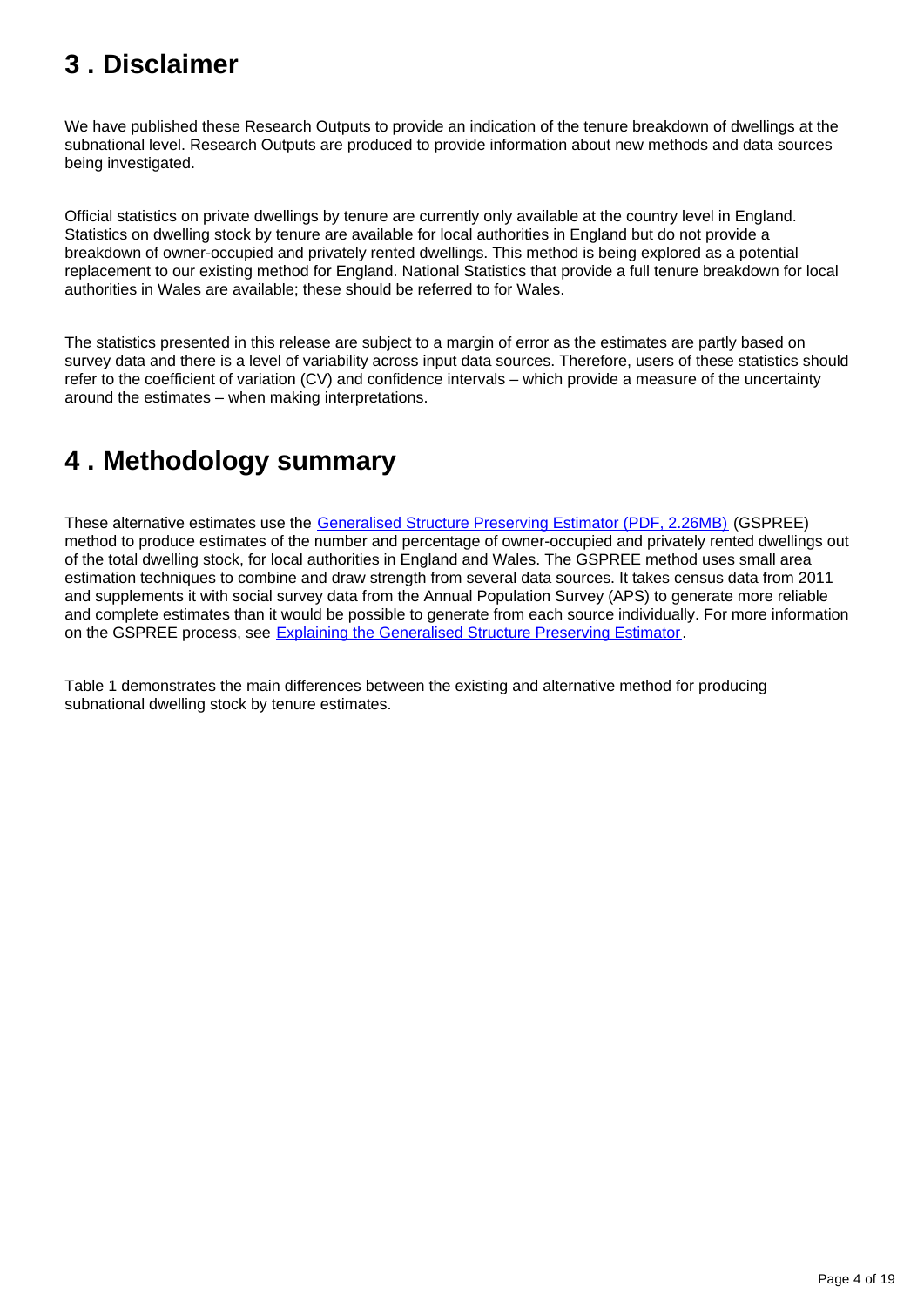Table 1: Differences between the existing and alternative method of producing subnational dwelling stock by tenure estimates

|                                                             | <b>Existing Survey Method</b>                                                                                                                                                                                                                           | <b>Alternative Model Method</b>                                                                                                                                                                                                              |
|-------------------------------------------------------------|---------------------------------------------------------------------------------------------------------------------------------------------------------------------------------------------------------------------------------------------------------|----------------------------------------------------------------------------------------------------------------------------------------------------------------------------------------------------------------------------------------------|
| Coverage                                                    | England                                                                                                                                                                                                                                                 | <b>England and Wales</b>                                                                                                                                                                                                                     |
| Data sources                                                | - Weighted tenure data - Annual<br>Population Survey (APS)<br>- Vacancy rates by tenure, region and year<br>- English Housing Survey<br>- Private sector stock by local authority -<br>Ministry of Housing, Communities and<br>Local Government (MHCLG) | - Unweighted tenure data - APS<br>- Tenure by local authority - 2011 Census data<br>- Tenure breakdown by country - MHCLG and<br><b>Welsh Government</b><br>- Total dwelling stock by local authority -<br><b>MHCLG and Welsh Government</b> |
| Tenures included                                            | Private sector only                                                                                                                                                                                                                                     | Full tenure breakdown                                                                                                                                                                                                                        |
| Vacancy rate<br>adjustment                                  | Vacancy rate adjustments made by<br>tenure, region and year                                                                                                                                                                                             | No adjustment made                                                                                                                                                                                                                           |
| Constraining to<br>official statistics on<br>dwelling stock | Estimates are constrained to the Private<br>sector stock by local authority                                                                                                                                                                             | Estimates are constrained two ways $-$ to the<br>total stock by local authority, and to the overall<br>tenure breakdown by country.                                                                                                          |

Source: Office for National Statistics – Alternative estimates of subnational dwelling stock by tenure

#### **Notes**

1. See Subnational dwelling stock by tenure estimates, England: 2012 to 2018 for estimates of dwelling stock by tenure from 2012 to 2018, using the existing survey-based approach. [Back to table](#page-0-0)

National Statistics are available for the total dwelling stock for each local authority and for the total number of dwellings in each tenure at the country level. The estimates presented in this release have therefore been adjusted in line with these robust and recent dwelling stock estimates (referred to as margins). The margins data are taken from the [live tables on dwelling stock](https://www.gov.uk/government/statistical-data-sets/live-tables-on-dwelling-stock-including-vacants) produced by the Ministry of Housing, Communities and Local Government (MHCLG) for England and **[dwelling stock estimates](https://statswales.gov.wales/Catalogue/Housing/Dwelling-Stock-Estimates/dwellingstockestimates-by-localauthority-tenure)** for Wales produced by the Welsh Government.

In addition to estimates of the number of dwellings that are owner-occupied and privately rented, this article presents estimates of social housing dwelling stock by local authority. However, National Statistics for this tenure are already available at the subnational level. These are produced by the **MHCLG**, so the social housing estimates presented in this release are for comparison and quality assurance purposes.

The total dwelling stock for each local authority, calculated by aggregating the estimates for the three tenures, equals the total stock by local authority published by MHCLG in [Table 100 \(XLS, 735kb\)](https://assets.publishing.service.gov.uk/government/uploads/system/uploads/attachment_data/file/814669/LT_100.xls) for England and by [Welsh Government](https://statswales.gov.wales/Catalogue/Housing/Dwelling-Stock-Estimates/dwellingstockestimates-by-localauthority-tenure) for Wales. An exception to this is when the local authority boundaries have changed, because the estimates presented in this release refer to the [April 2019 local authorities](https://geoportal.statistics.gov.uk/datasets/local-authority-districts-april-2019-names-and-codes-in-the-united-kingdom).

Estimates in this article relate to the number of dwellings, but this requires the assumption that households are equivalent to dwellings, despite definitional differences. The APS and census data relate to households and therefore only refer to dwellings that are occupied, because it would not be possible to obtain a response from a vacant dwelling. The breakdown of tenures from the household level data are benchmarked to data on the number of dwellings. There are no adjustments made to the household level data to account for the differences in vacant dwellings by tenure or geographical location.

There are three models produced using GSPREE, which are shown in Table 2.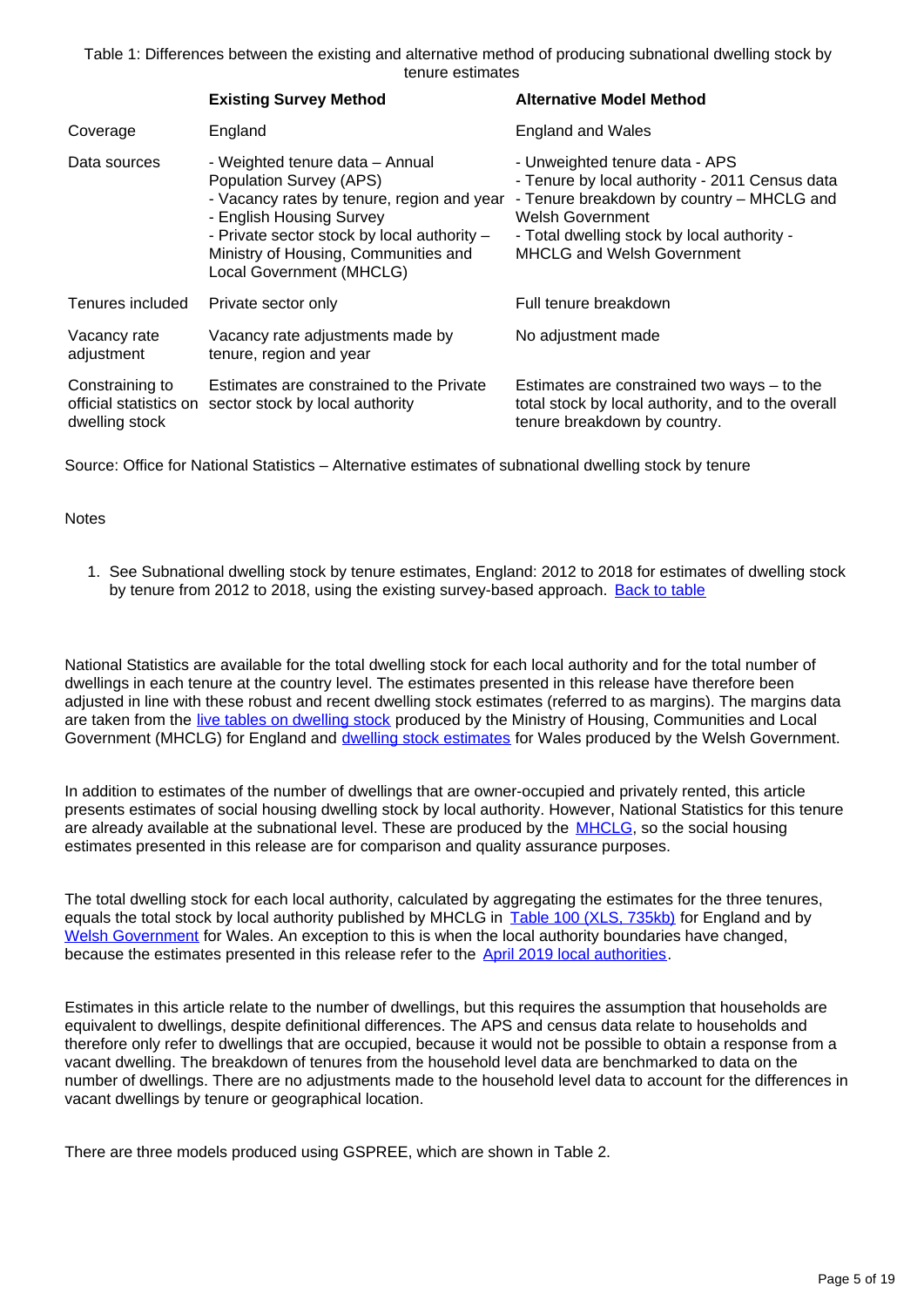Table 2: Models produced using the Generalised Structure Preserving Estimator method

| <b>Model</b> | <b>Countries</b><br>Included | <b>Dataset used</b>                                                                                                                                                                                                                           | <b>Model outcome</b>                                                                                                                                                                                                                                                                                                                                                                                          |
|--------------|------------------------------|-----------------------------------------------------------------------------------------------------------------------------------------------------------------------------------------------------------------------------------------------|---------------------------------------------------------------------------------------------------------------------------------------------------------------------------------------------------------------------------------------------------------------------------------------------------------------------------------------------------------------------------------------------------------------|
| 1            | England                      | - Uses data for local authorities in<br>and Wales England and Wales<br>- Uses both dwelling stock data from the<br>Ministry of Housing Communities and<br>Local Government (MHCLG) for<br>England, and from the Welsh<br>Government for Wales | - Provides the most precise estimates for England,<br>with generally smaller coefficient of variations (CVs).<br>- Provides less precise estimates for Wales, with<br>larger CVs and estimates less comparable to<br>existing data sources.                                                                                                                                                                   |
| 2            | England                      | - Uses data for local authorities in<br>England only<br>- Uses dwelling stock data from the<br>MHCLG for England only                                                                                                                         | - Estimates for England produced by this model<br>has generally larger CVs than in Model 1, however<br>the difference in precision between the two models<br>is not large enough to affect the quality of the<br>estimates.<br>- Model 3 produces the most precise estimates for<br>Wales, and so using Model 2 for England creates<br>consistency in approach used, without being<br>detrimental to quality. |
| 3            | Wales                        | - Uses data for local authorities in Wales<br>only<br>- Uses dwelling stock data from the<br>Welsh Government for Wales only                                                                                                                  | - Provides the most precise estimates for Wales,<br>with smaller CVs and data being more comparable<br>to existing data sources.                                                                                                                                                                                                                                                                              |

Source: Office for National Statistics – Alternative estimates of subnational dwelling stock by tenure

#### **Notes**

- 1. Figures produced for England will differ in Models 1 and 2; for Wales, they will differ in Models 1 and 3. This is because we are benchmarking to different column margin totals, as they are based on the overall number in each tenure for the whole target population. [Back to table](#page-0-0)
- 2. It is possible to compare data across models. The Annual Population Survey data and census data are the same data source for each country, and the total dwelling stock by local authority are calculated using a comparable method for each country. [Back to table](#page-0-0)

Significant differences throughout this Research Output refer to 95% confidence intervals around the estimates not overlapping.

## <span id="page-5-0"></span>**5 . Research findings**

This section starts by providing analysis of the data that is produced by the models. Then, comparisons are made that help determine whether this alternative method can be considered as more accurate against our criteria:

- are the estimates comparable to existing data sources?
- do the estimates have lower coefficients of variation (CVs) around the estimates, so they are considered more precise because of less dispersion in the data?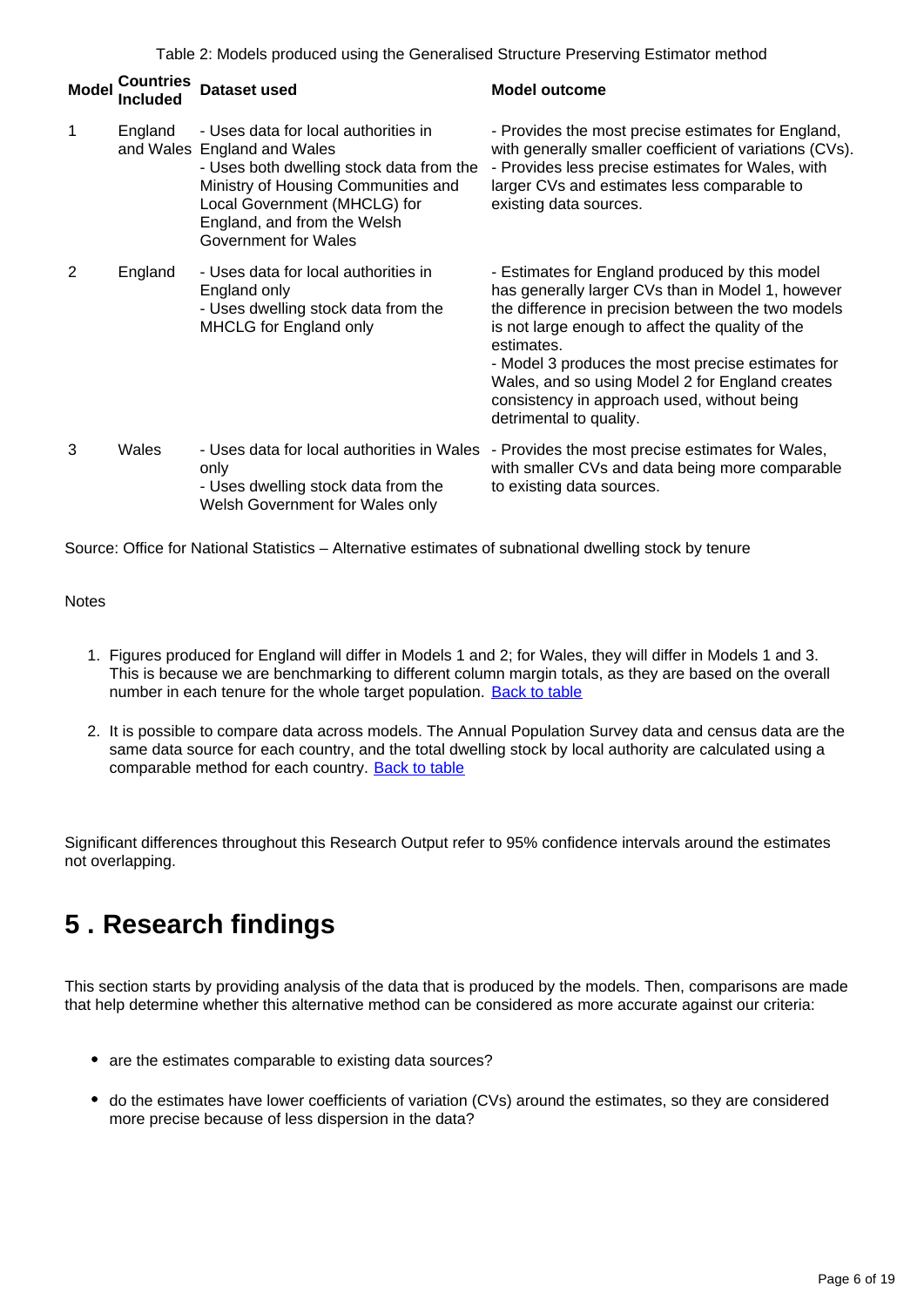### **Percentages of owner-occupied and privately rented dwellings for local authorities in England and Wales**

In 2018, the percentage of owner-occupied dwellings, out of the total dwelling stock, ranged from 27.8% in Hackney to 81.5% in Rochford. The percentage of privately rented dwellings ranged from 9.7% in North East Derbyshire to 43.6% in Westminster. Figure 1 compares the geographical distribution of the percentage of the dwelling stock that was owner-occupied and privately rented in 2018.





**Source: Office for National Statistics licensed under the Open Government License v3.0; Ministry of Housing, Communities and Local Government; and Welsh Government**

Figure 1 shows that higher percentages of privately rented dwellings in 2018 were generally found in London and surrounding regions. The 10 local authorities with the highest percentage of privately rented dwellings were all in London, and conversely the 10 with the lowest percentages of owner-occupied dwellings were also in London. The geographical distribution of owner-occupied dwellings was a bit more spread, with the 10 local authorities in England and Wales with the highest percentages in 2018 being spread across East of England, South East, East Midlands and West Midlands.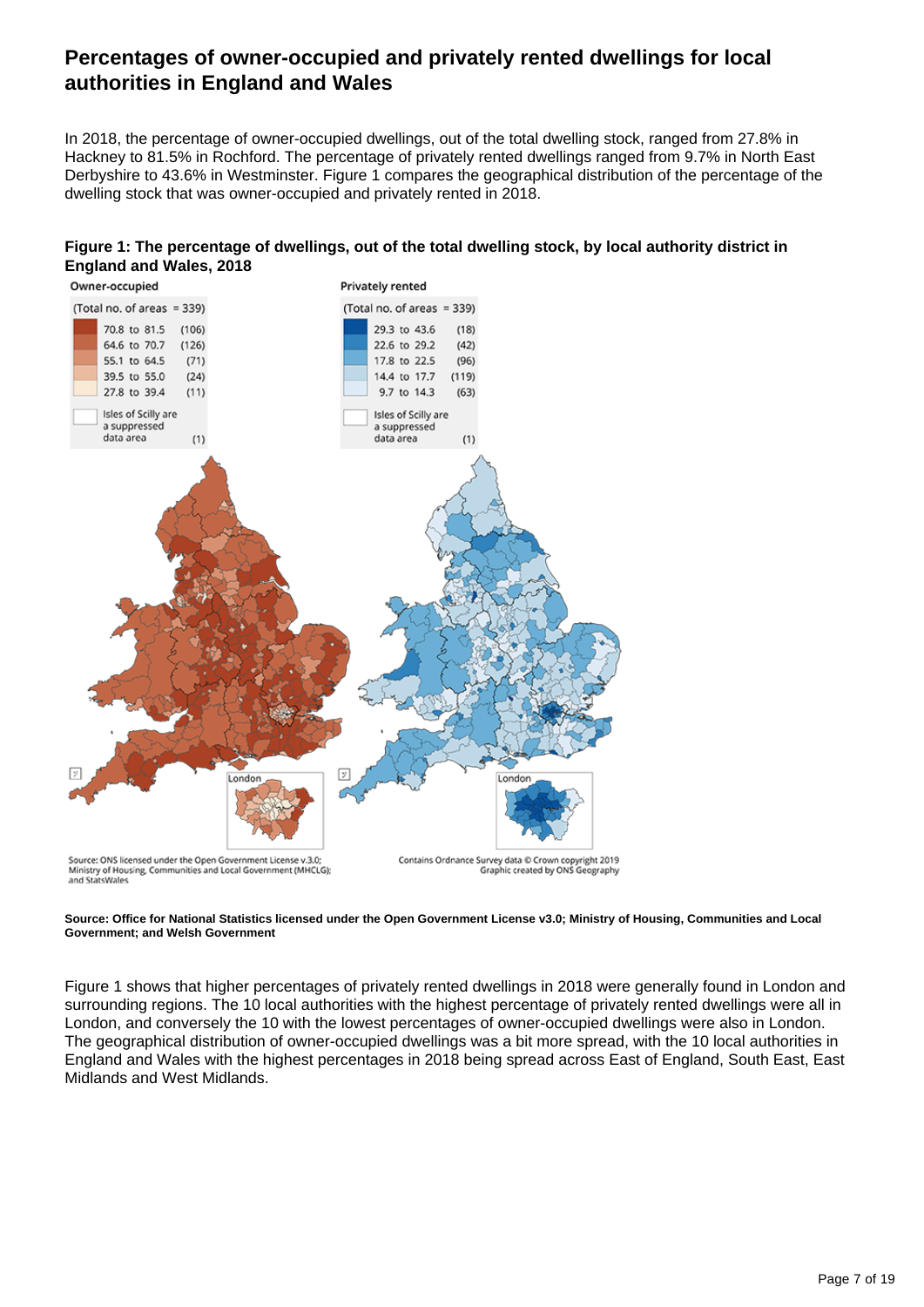### **Changes over time in owner-occupied dwellings**

In the alternative model, there were four local authorities in England and Wales that had a significant decrease in the percentage of owner-occupied dwellings between 2012 and 2018 (Pendle, West Lindsey, Rushcliffe and Southend-On-Sea). There were no local authorities with a significant increase in the percentage of owneroccupied dwellings.

### **Changes over time in privately rented dwellings**

There were more local authorities (13) with a significant increase in the percentage of privately rented dwellings over the six-year period. It is interesting to note that none of these were located in the North East, North West, Yorkshire and The Humber, or London. There were no local authorities with a significant decrease in the percentage of privately rented dwellings.

Figure 2 shows six local authorities that had the largest gap between upper confidence limit in 2012 and lower confidence limit in 2018 for privately rented dwellings. This provides an indication of the areas that had the most significant change.

#### **Figure 2: Local authorities in which there was a significant change in privately rented dwellings all had an increase**

**The 95% confidence interval range, for local authorities in which there was a significant change in privately rented dwellings, England and Wales, 2012 to 2018**



**Source: Office for National Statistics – Annual Population Survey, Census, and Subnational dwelling stock by tenure estimates; Ministry of Housing, Communities and Local Government – live tables on dwelling stock; and Welsh Government – dwelling stock estimates by local authority and tenure**

**Notes:**

1. The six local authorities are those with the largest percentage point difference between the upper confidence interval for 2012 and lower confidence interval for 2018 out of the 13 local authorities with a significant change.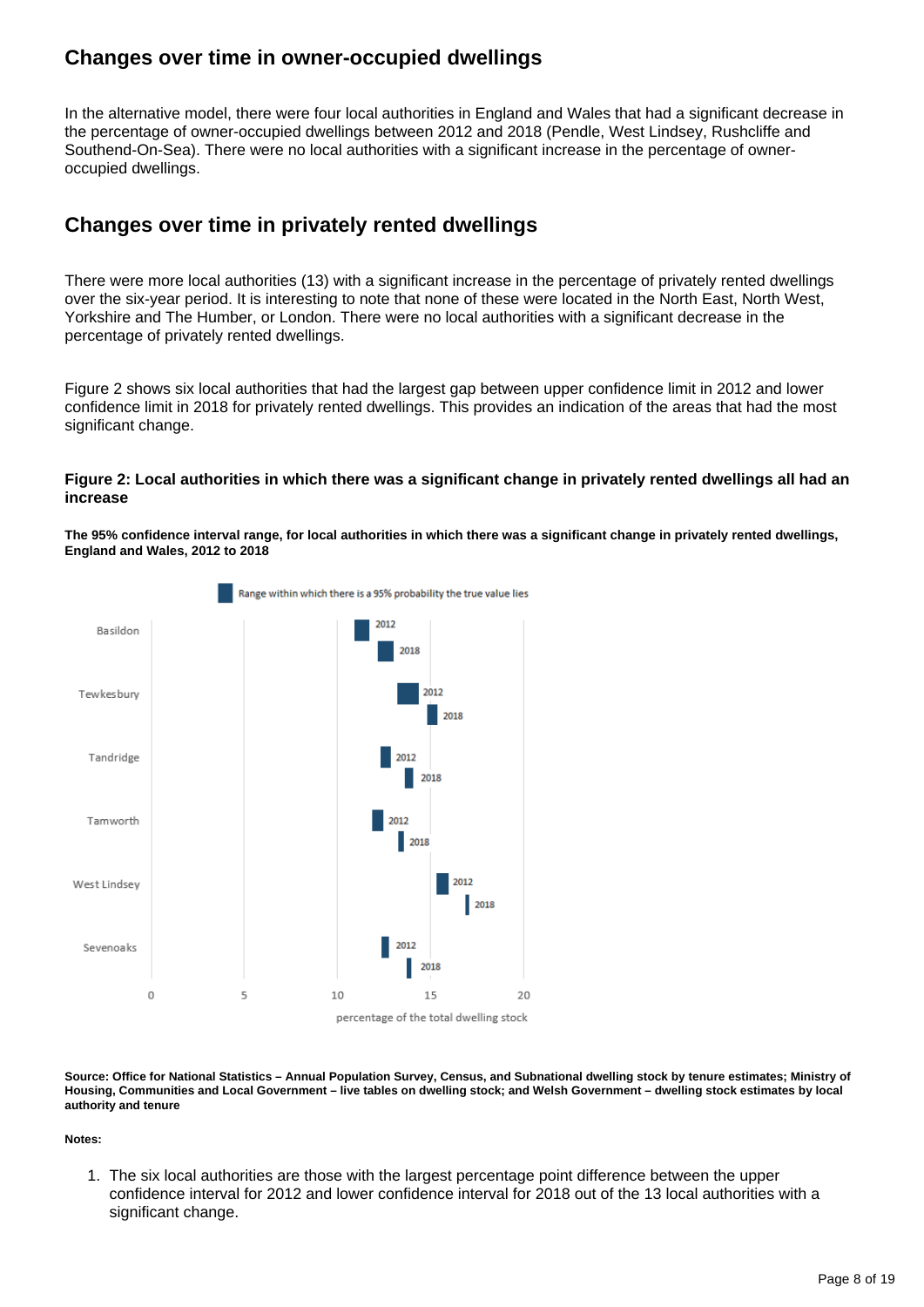In summary, this analysis suggests that at the local authority level, there are not large changes in the distribution of tenure over time.

### **Comparing model results to National Statistics on social housing, by local authority in England**

Making comparisons between the percentage of dwellings that are socially rented, produced using this alternative method and the National Statistics already available, is a good indicator in the validity of the estimates produced using this alternative method. In terms of what is already available, National Statistics that provide the number of dwellings that are socially rented in local authorities in England are published by the Ministry of Housing, Communities and Local Government (MHCLG) in [Table 100 \(XLS, 735kb\)](https://assets.publishing.service.gov.uk/government/uploads/system/uploads/attachment_data/file/814669/LT_100.xls). The MHCLG's data on social rents come from the Local Authority Housing Statistics return and the Homes and Communities Agency's Statistical Data return for Private Registered Providers.

Figure 3 summarises the percentage points difference in socially rented dwellings between the MHCLG's statistics and the alternative method.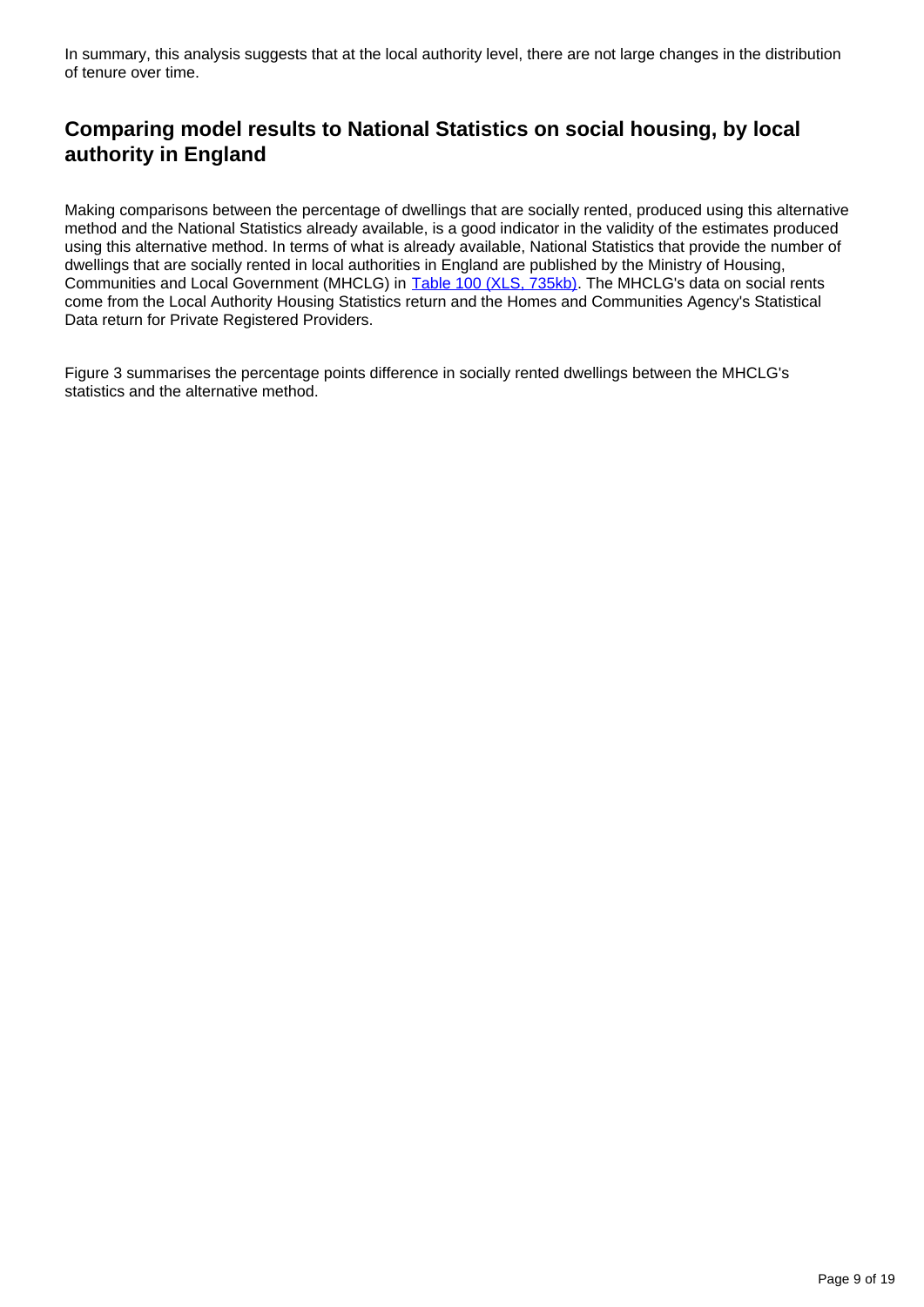#### **Figure 3: Small percentage point differences for social housing dwelling stock between MHCLG statistics and the alternative method**

**Distribution of the percentage points difference in the percentage of socially rented dwellings, local authorities in England, 2018**

### Figure 3: Small percentage point differences for social housing dwelling stock between MHCLG statistics and the alternative method





**Source: Office for National Statistics – Annual Population Survey, Census, Subnational dwelling stock by tenure estimates; and Ministry of Housing, Communities and Local Government – live tables on dwelling stock**

#### **Notes:**

1. The percentage is based on the number of local authorities that have data available in both sources, so this excludes the Isles of Scilly.

When comparing the percentage of all dwellings that were socially rented between the two data sources for 2018, the largest percentage points difference in any local authority was 6.14 in Richmondshire. However, Figure 3 shows that the most common band for percentage points difference between the two statistics was between 0 and 0.49 percentage points. There were 249 local authorities (78.8%) that had a percentage points difference of less than 1, and of these 170 had a difference of less than 0.5. This highlights that the estimates produced using the Generalised Structure Preserving Estimator (GSPREE) in the alternative method have a relatively high level of validity.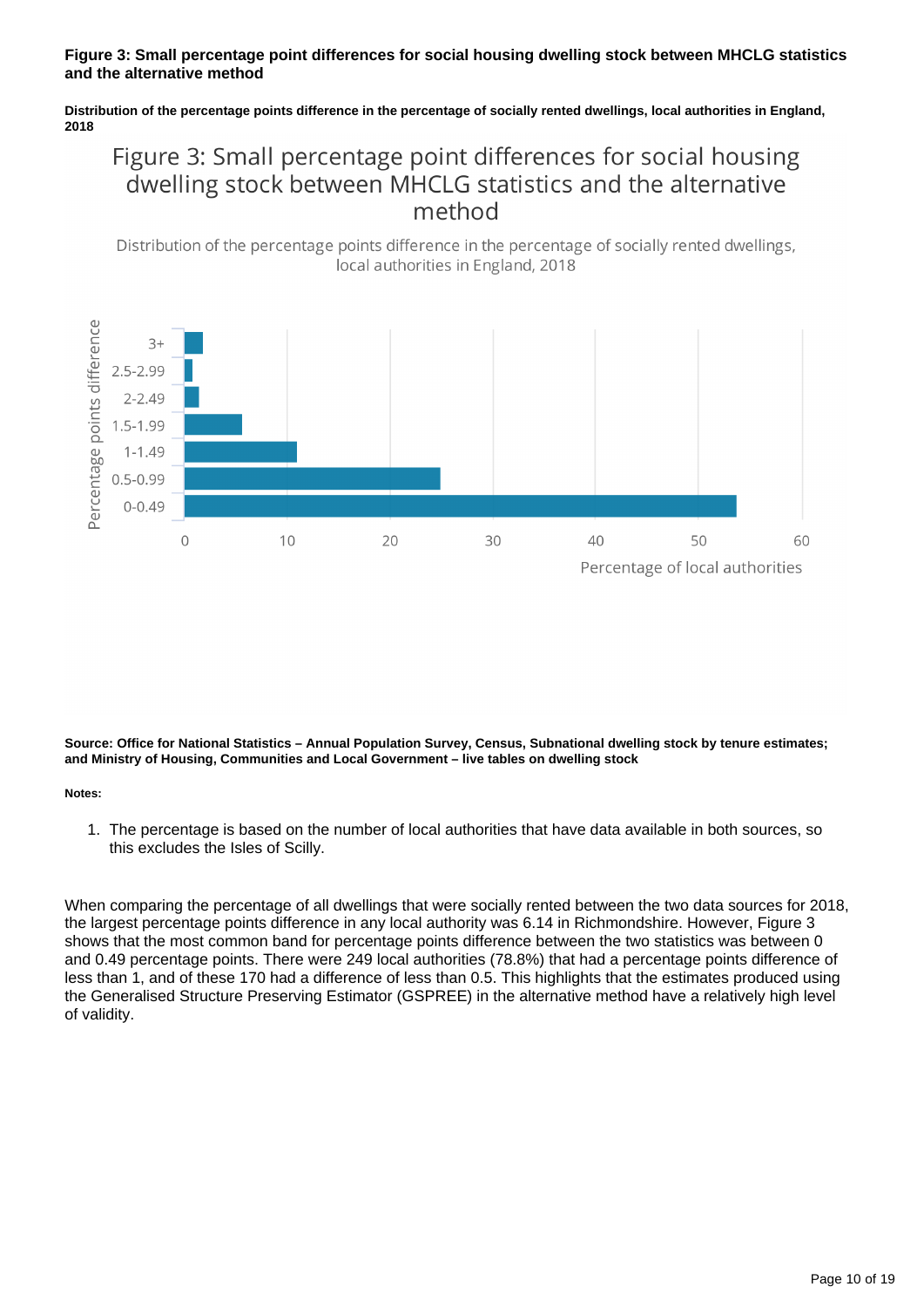### **Comparison with existing ONS research output data for England**

We have previously published Research Outputs on the number and percentage of dwellings that are owneroccupied and privately rented. These estimates use tenure information from the Annual Population Survey (APS) and include vacancy rate adjustments using data from the English Housing Survey (EHS). The estimates are also constrained to National Statistics on dwelling stock by local authority produced by the MHCLG. This provides estimates (existing method) that can be compared with the alternative estimates presented in this release to provide a measure of validity. The estimates that are used to provide the comparisons are available for England only, and so the England-only model (Model 2) is used here.

Figure 4 and Figure 5 show the correlation between the percentage of dwellings that were owner-occupied or privately rented out of the total dwelling stock, between the existing and alternative method of producing dwelling stock by tenure estimates.

#### **Figure 4: Estimates of owner-occupied stock using the alternative method were lower in more local authorities than when using the existing method**





**Source: Office for National Statistics – Annual Population Survey, Census, Subnational dwelling stock by tenure estimates; and Ministry of Housing, Communities and Local Government – English Housing Survey, live tables on dwelling stock**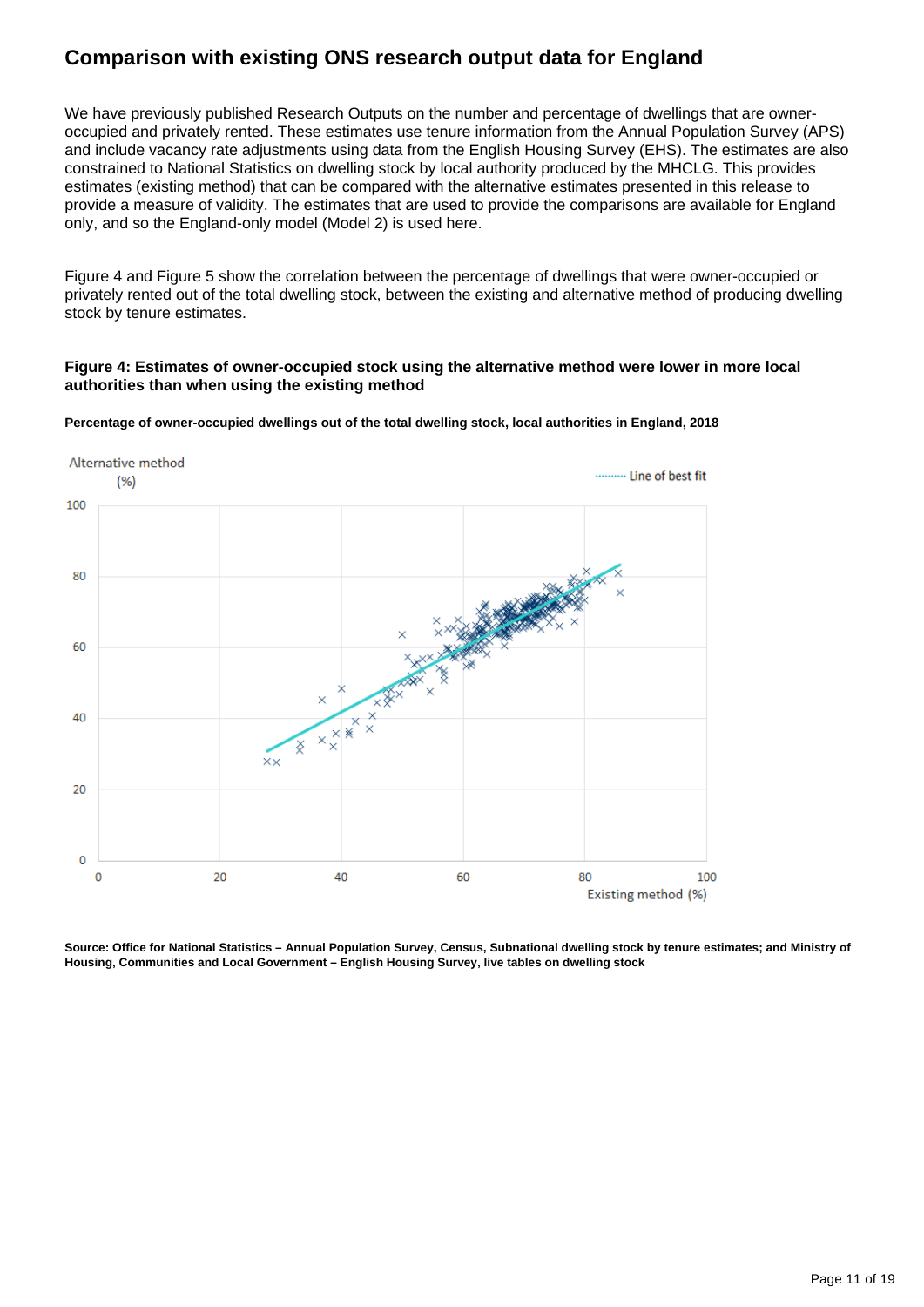#### **Figure 5: Estimates of privately rented stock using the alternative method were higher in more local authorities than when using the existing method**



#### **Percentage of privately rented dwellings out of the total dwelling stock, local authorities in England, 2018**

**Source: Office for National Statistics – Annual Population Survey, Census, Subnational dwelling stock by tenure estimates; and Ministry of Housing, Communities and Local Government – English Housing Survey, live tables on dwelling stock**

For owner-occupied dwellings in 2018, 57.2% of local authorities had a higher percentage using the existing method, while 42.8% had a higher percentage using the alternative method. For privately rented dwellings in 2018, 38.3% had a higher percentage using the existing method, while 61.7% had a higher percentage using the alternative method. There was not a consistent direction in the difference between estimates using the existing method, compared to the alternative method using the GSPREE. This suggests an absence of systematic bias in the alternative estimates.

One way to compare the existing and alternative methods would be to look at the rank order of the percentage of privately rented dwellings in each method. However, the local authority rankings alone do not take account of confidence intervals and the CVs around the estimates.

For example, Hertsmere in the East of England had the 224<sup>th</sup> highest privately rented percentage using the alternative method, but it was ranked 25<sup>th</sup> when using the existing method. However, this local authority has a relatively large CV for both methods, at 21.3% for the alternative method and 18.4% for the existing method, and the 95% confidence intervals overlap, which means that there is not a significant difference between the two.

Another way to compare the existing and alternative methods is to look at whether the 95% confidence intervals overlap. For owner-occupied estimates in 2018, of the 311 local authorities that had data available using both methods, only two local authorities did not overlap. These local authorities were Kensington and Chelsea in London and Medway in the South East. For privately rented dwellings, there were four local authorities in 2018 where the 95% confidence intervals around the estimates did not overlap. These were Blackpool in the North West, Rutland in the East Midlands, Southend-on-Sea in the East of England and Reading in the South East.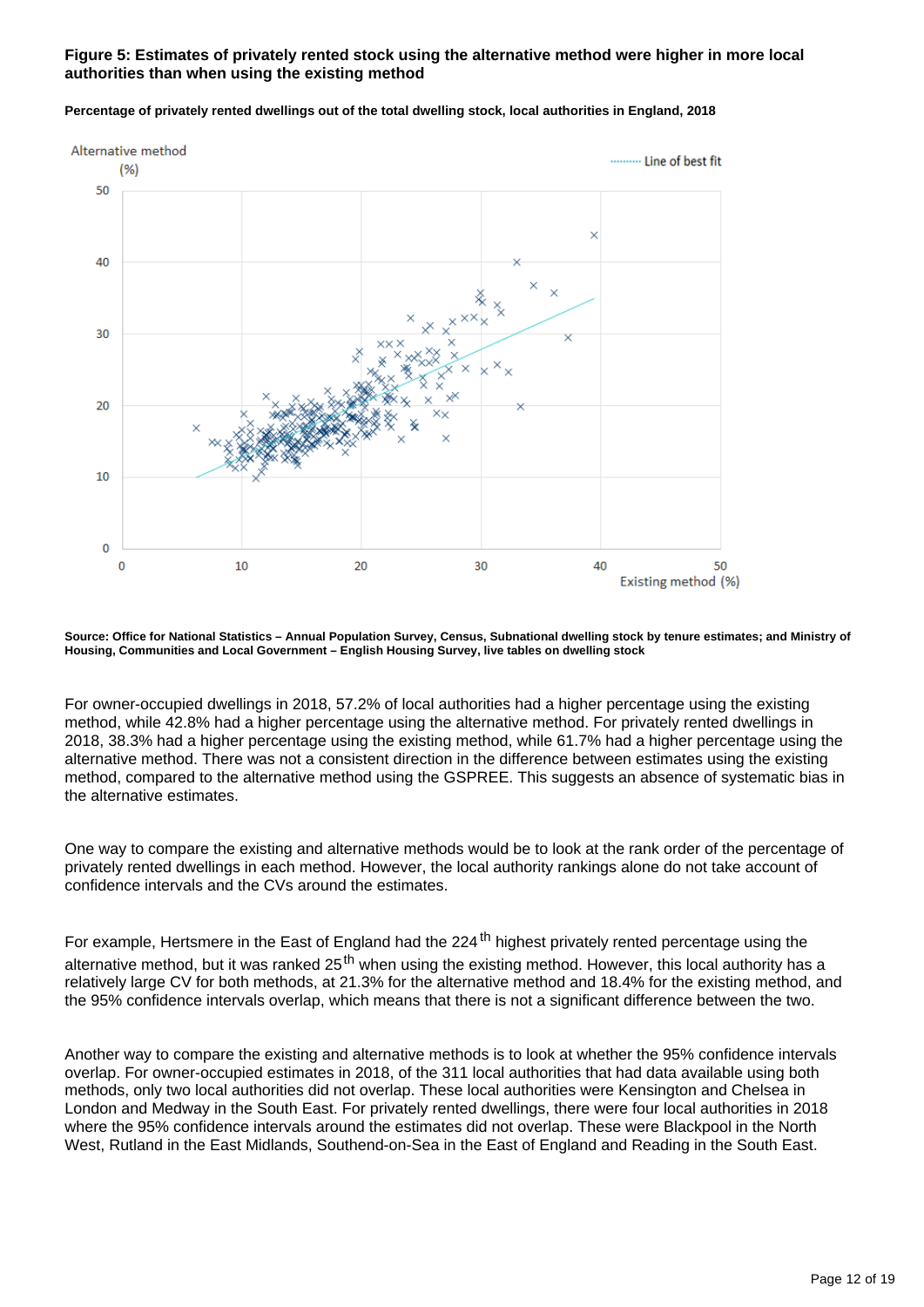Having presented analysis looking at the comparability of the estimates with existing sources, it is also important to consider which method produces the most precise estimates. The CV can be used as an indicator of the quality of estimates. It is the ratio of the standard error of an estimate to the estimate, expressed as a percentage, so it is relative to the size of the actual estimate. A CV of less than 20% has been considered as an acceptable quality standard for Office for National Statistics (ONS) published outputs; a smaller CV therefore indicates a higher-quality estimate.

There were 116 local authorities that had a CV higher than 20% for the estimate of privately rented dwellings using the existing method, whereas there were only 29 when using the alternative method. These estimates are considered as unreliable for practical purposes, and so having fewer local authorities in the high CV band is an improvement provided by the alternative method. It is more common for lower estimates to have higher CVs, so privately rented and socially rented estimates tend to have larger CVs.

It is useful to assess the accuracy of the two methods by comparing the CVs for every local authority, because estimates with lower CVs are considered more precise. Figure 6 provides a comparison of the CVs produced for the owner-occupied estimates for each local authority and year, comparing the existing method with the alternative method.

#### **Figure 6: The alternative method generally produced estimates of owner-occupied dwelling stock that had lower coefficients of variation than the existing method**

#### **Percentage of local authorities with higher coefficients of variation, England, 2012 to 2018**

### Figure 6: The alternative method generally produced estimates of owner-occupied dwelling stock that had lower coefficients of variation than the existing method

Percentage of local authorities with higher coefficients of variation, England, 2012 to 2018



**Source: Office for National Statistics – Annual Population Survey, Census, Subnational dwelling stock by tenure estimates, Ministry of Housing, Communities and Local Government – English Housing Survey, live tables on dwelling stock**

#### **Notes:**

1. The percentage is based on the total number of local authorities with data available in both methods.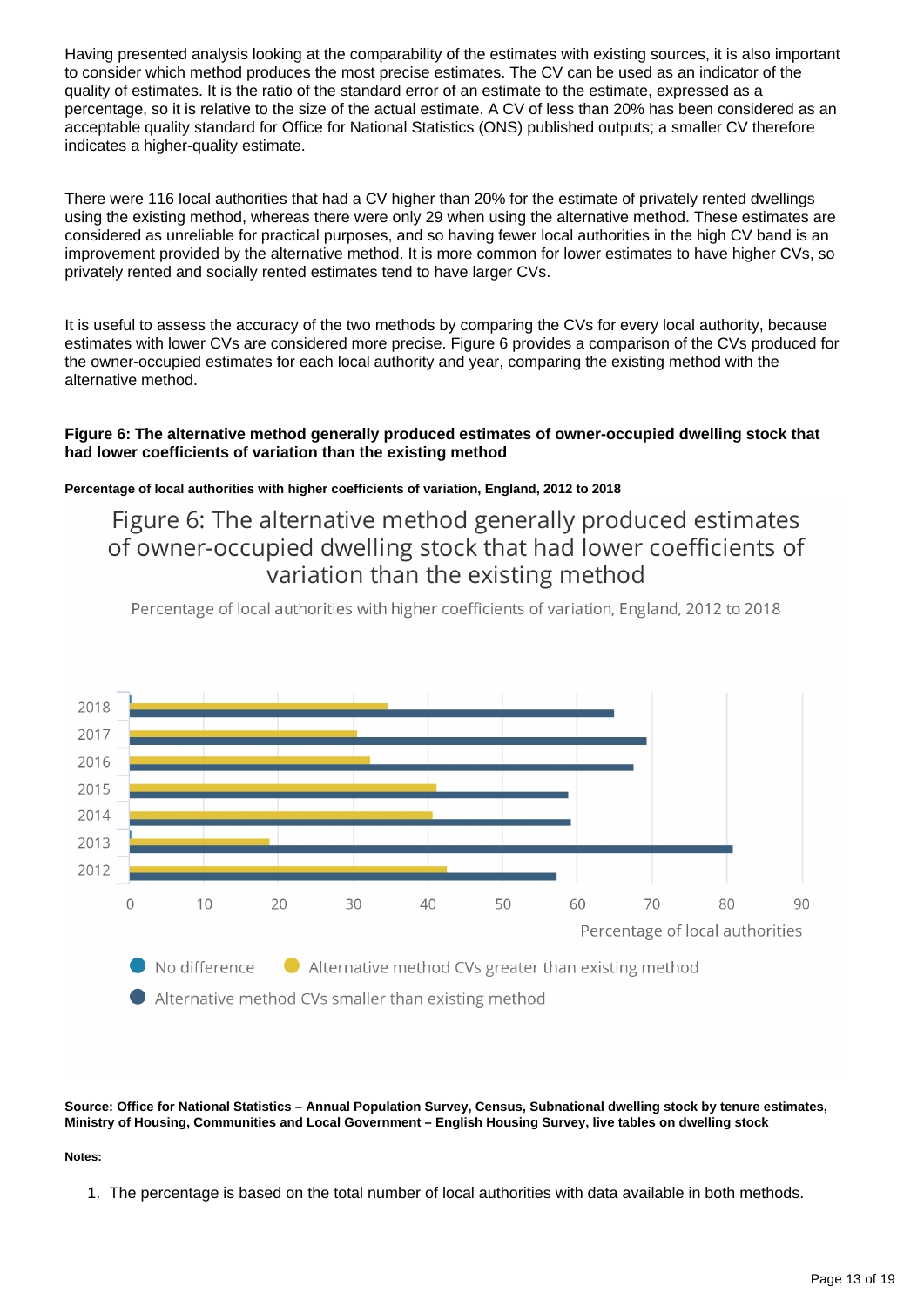For every year, there were more local authorities that had a smaller CV around their owner-occupied estimate in the alternative method than in the existing method, ranging from 57.4% in 2012 to 80.9% in 2013.

### **Summary of method comparison for England**

When comparing the alternative method with existing data sources for England, over 98% of local authorities have 95% confidence intervals that overlap. This shows that the method produces estimates that are not statistically different to the existing method. The main advantage of the alternative method is that we consider it to produce more precise estimates of dwelling stock by tenure when compared with the existing survey-based approach. The alternative method has a higher percentage of local authorities with a lower CV and is therefore considered higher quality. Overall, there were fewer local authorities for which the estimates from the alternative method had CVs greater than 20% than in the existing method.

### **Comparison with Welsh Government data for Wales**

There are National Statistics available on the [number of dwellings by tenure](https://statswales.gov.wales/Catalogue/Housing/Dwelling-Stock-Estimates/dwellingstockestimates-by-localauthority-tenure) for local authorities in Wales, published by the Welsh Government. Data on local authority and registered social landlord housing stock are taken directly from social landlords, so social landlord data is collected in a similar way to the MHCLG's data for England. Private sector dwellings are calculated by subtracting the number of social landlord dwellings from the total number of dwellings for each local authority. The private sector stock is then broken down by applying the proportion of private sector dwellings that were privately rented using household APS datasets.

These National Statistics provide data on all three tenures, to which we can compare our alternative estimates produced using the GSPREE. The estimates we are comparing with are available for Wales only, and so the comparisons are made using the Wales-only model (Model 3).

The largest difference between the Welsh Government and the alternative estimates across all tenures and local authorities in 2018 was found in Gwynedd, with a 3.4 percentage points difference in owner-occupied dwellings. Swansea had the largest difference for privately Comparison with existing ONS research output data for England sectionrented dwellings (2.9 percentage points) and Pembrokeshire for social landlord dwellings (2.2 percentage points).

There was no systematic trend of differences between the alternative method and the official statistics for Wales. For owner-occupied and privately rented dwellings in 2018, there were 11 local authorities in Wales for which the estimates were higher in the alternative method and 11 for which the estimates were higher in the official statistics for Wales. For social landlord dwellings in 2018, 12 local authorities had a larger estimate in the alternative method, while 10 had a larger estimate in the official statistics for Wales.

Figure 7 shows the difference in ranks between the percentage of owner-occupied dwellings using the alternative method and official estimates for Wales.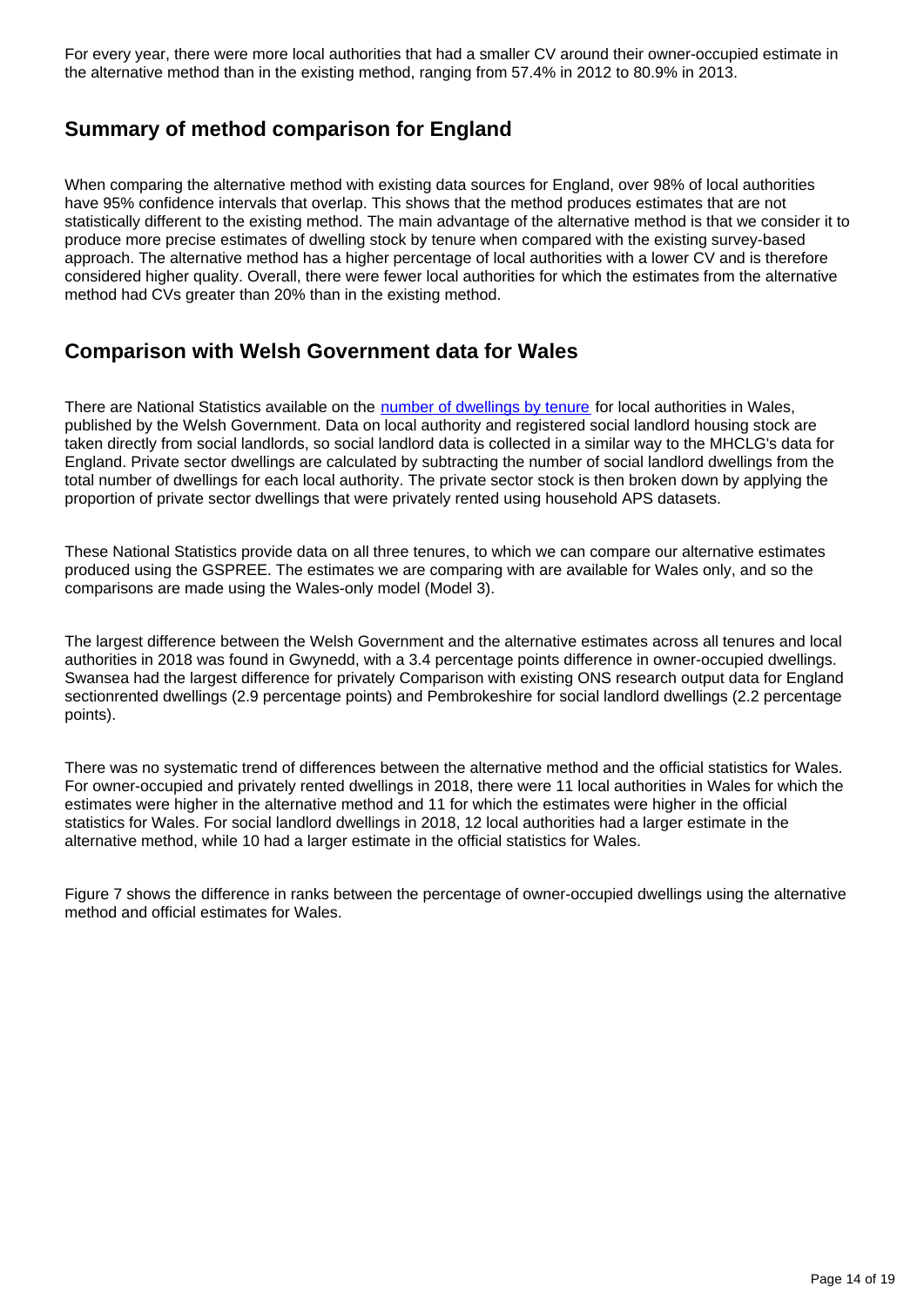#### **Figure 7: The ranking of local authorities' owner-occupied dwellings stock in Wales was similar for both the alternative method and the official statistics for Wales**

**Rank of owner-occupied dwelling percentages, for the five local authorities with the highest percentage using the alternative method, Wales, 2018**



**Source: Office for National Statistics – Annual Population Survey, Census; and Welsh Government – Dwelling stock estimates by local authority and tenure**

Figure 7 shows that the local authorities in Wales that had the highest percentage of owner-occupied dwellings using the alternative method also had higher percentages in the official statistics for Wales. More than two-thirds of all local authorities in Wales had a difference in rank between the two statistics of three or less in 2018, for all three tenures. For social landlord dwellings, 68% of local authorities had a difference in rank of no more than one, and the five local authorities with the highest percentages were the same.

There were 16 out of 22 local authorities (72.3%) that had a percentage of dwellings in the official statistics that fell within the upper and lower 95% confidence intervals for both owner-occupied and social landlord dwellings. There were 14 (63.6%) that fell within the confidence intervals for privately rented dwellings. An ideal outcome would be for all percentages in the official estimates to fall within the relevant 95% confidence intervals of the alternative method. Differences between the two sets of estimates exist because of the use of multiple data sources, particularly census data, which does not have an influence on the breakdown of dwellings by tenure in the official estimates.

### **Deciding the most appropriate model to use**

The use of the GSPREE method meets our criteria for producing higher quality estimates of the dwelling stock by tenure. In addition, by analysing the size of the CV, we can determine which model produces estimates that are considered more statistically precise. Comparisons are made between Model 1, which inputs all local authorities in England and Wales together, and Models 2 and 3, which only include the local authorities of the separate countries (See Table 2).

The CV is influenced by two main factors: sample size and the variability across input data. By combining England and Wales in the same model, this generates a larger sample sizes; CVs can therefore be lower. However, in this modelling, it is important to note that for Wales, the tenure breakdown is different to many areas in England, especially compared with London.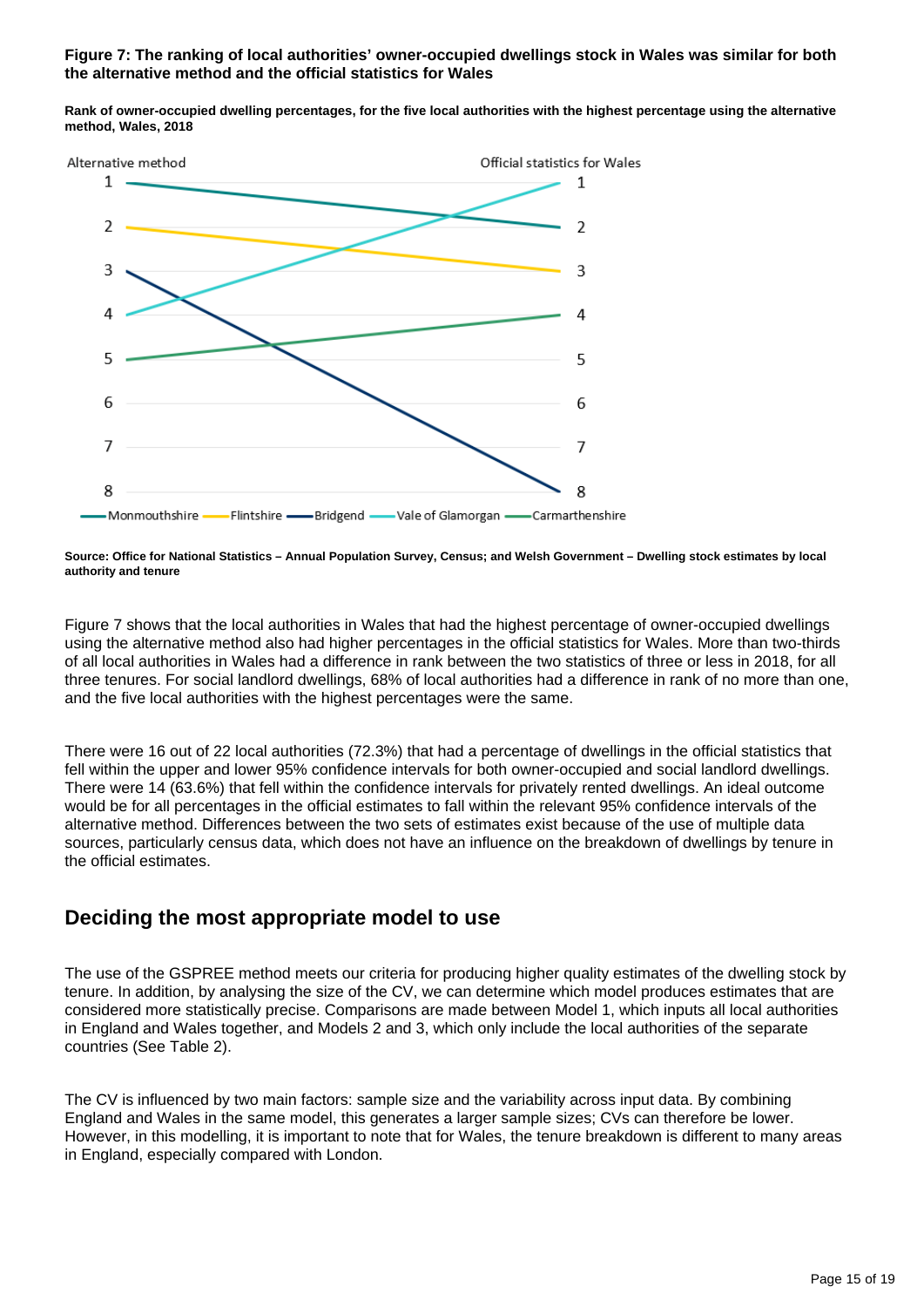By including data for Wales in the combined country model, the data are largely influenced by England, which makes up the largest proportion of the data. An example of this is overall tenure breakdown to which the data is benchmarked against. The percentage of owner-occupied dwellings in Wales is 69.7%, while in England and Wales the percentage is 63.6%, which is much more in line with the 63.2% in England. Therefore, keeping the countries data separate would be ideal because of the tenure breakdown differences overall.

Overall, the best method to generate country-specific dwelling stock estimates is to use country-specific models. Therefore, Model 2 could be the best way of generating subnational dwelling stock by tenure estimates for England.

## <span id="page-15-0"></span>**6 . Research conclusions**

The findings in this Research Output have helped expand our understanding of methods to produce subnational estimates of dwelling stock by tenure at the local authority level. The steps taken to combine useful information from multiple data sources have shown that estimates that can be considered more precise than estimates produced using the existing method could be created. This was concluded on the basis that the coefficients of variation (CVs) were generally smaller when using the alternative method, in comparison with our existing method. There were also much fewer local authorities that had a CV higher than 20% when using the alternative method. This means that these estimates are considered more precise with the alternative method, while the estimates are also comparable to existing data sources.

To provide more accurate and precise estimates of dwelling stock by tenure in England, we recommend producing future estimates for England using the new alternative method Model 2, which uses England-only data.

## <span id="page-15-1"></span>**7 . Explaining the Generalised Structure Preserving Estimator (GSPREE)**

The Generalised Structure Preserving Estimator (GSPREE) method can be used to estimate a cross tabulation of the population between two or more categorical variables, for example, the local authority dwellings by tenure. Estimates are produced by combining information from different sources including administrative, survey and census data and drawing on the strengths of each. The method provides a framework for estimating population characteristics for specific geographies in non-census years, where such comprehensive data are not available.

As a minimum for GSPREE, there must be two sources of input data: one from a survey and the other from a proxy source. The GSPREE methodology treats the tenure category definitions in the survey data as the target definitions, even if the proxy data are defined slightly differently. A proxy data source contains detailed information for the same cross-tabulated set of areas and categories of the target table, but it does not exactly measure it. This could be because of a number of factors such as differing time periods, differences in the target population and/or inconsistent variable category definitions.

The GSPREE method obtains the best possible estimates by combining the survey and proxy data through a statistical model. Having obtained estimates of the cross tabulation, the method then benchmarks the estimates to row and column margins, using iterative proportional fitting. It is vital that these row and column margins are of high quality and have undergone a rigorous quality assurance process, such as National Statistics that have been certified as compliant with the [Code of Practice for Statistics.](https://www.statisticsauthority.gov.uk/code-of-practice/the-code/) Benchmarking estimates ensures that they are correctly scaled to represent the population and are consistent across different geographic levels.

There are several sources of information relating to tenure, but no one source alone provides the exact information required. Data available on tenure meet the needs of input data for the GSPREE method. Table 2 shows the data sources used in our GSPREE method and how these are input into the statistical model.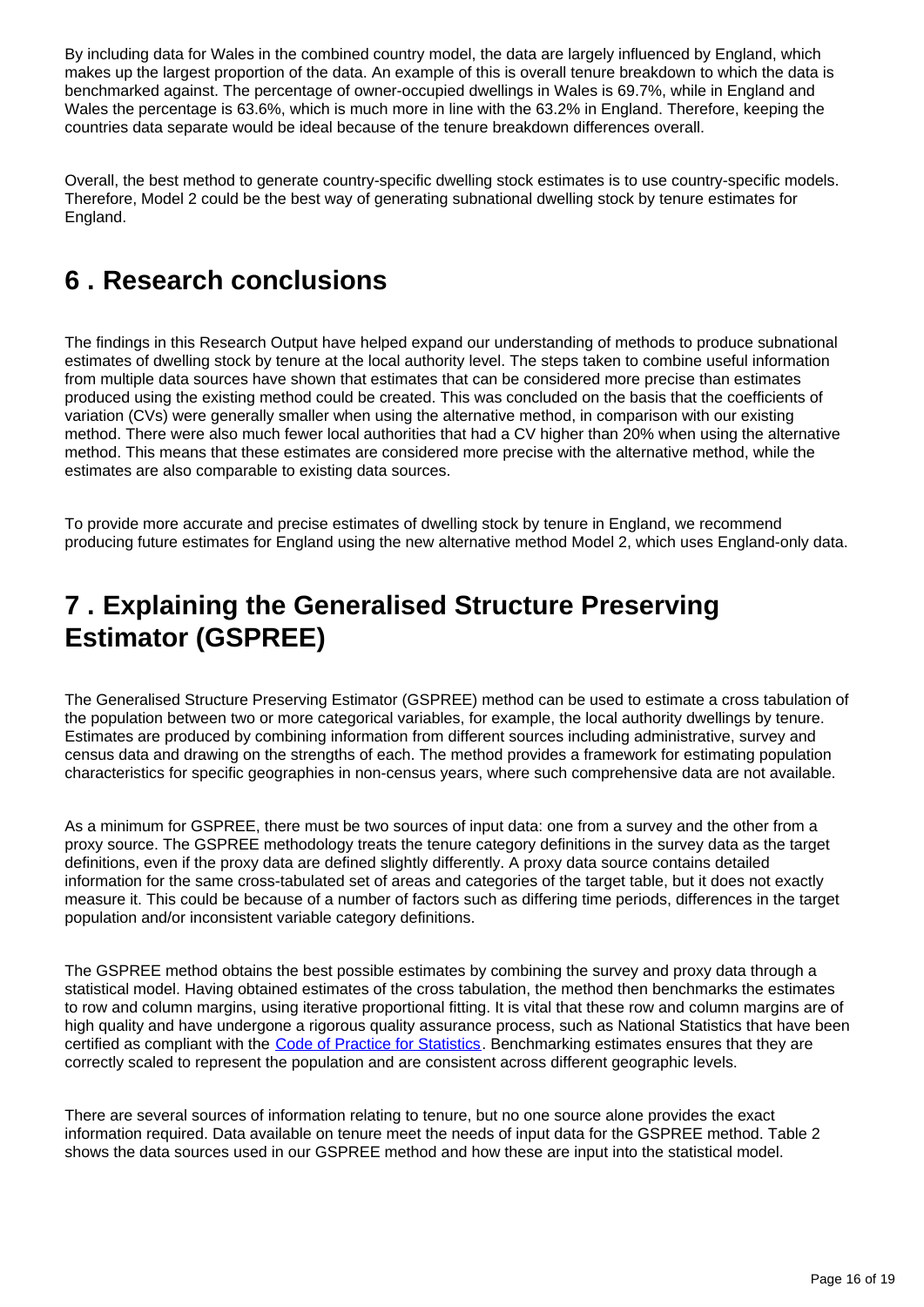| <b>Type</b> | <b>Source</b>                                                                                | Data used                                                                                                                                                                                         | <b>Strengths</b>                                                                                                                      | <b>Limitations</b>                                                                                                                                                   |
|-------------|----------------------------------------------------------------------------------------------|---------------------------------------------------------------------------------------------------------------------------------------------------------------------------------------------------|---------------------------------------------------------------------------------------------------------------------------------------|----------------------------------------------------------------------------------------------------------------------------------------------------------------------|
| Survey      | Annual<br>Population<br>Survey (ONS <sup>1</sup> )                                           | Full tenure breakdown <sup>2</sup> for<br>local authorities<br><b>England and Wales</b><br>Variables- Postcode,<br>Tenure, Landlord of<br>Accomodation, Relation to<br>household reference person | - Annual data<br>- Designed to collect<br>information on tenure<br>- Same survey for<br><b>England and Wales</b>                      | - Not economically viable to<br>obtain a sample large enough<br>to provide precise estimates for<br>small geographies<br>- Degree of uncertainty around<br>estimates |
| Proxy       | 2011 Census<br>(ONS)                                                                         | Full tenure breakdown for<br>local authorities<br><b>England and Wales</b>                                                                                                                        | on tenure as it covers<br>the whole of England<br>and Wales<br>- Does not suffer from<br>missing geographical<br>areas or zero counts | - Comprehensive data - Only available every 10 years,<br>so can be out-of-date between<br>censuses                                                                   |
| Row         | England: Live<br>margins tables on<br>dwelling stock -<br>Table 100<br>(MHCLG <sup>3</sup> ) | Total stock for local<br>authorities                                                                                                                                                              | - National Statistics,<br>so are considered<br>robust<br>- Annual data                                                                |                                                                                                                                                                      |
|             | Wales: Dwelling<br>stock estimates<br>(Welsh<br>Government)                                  |                                                                                                                                                                                                   |                                                                                                                                       |                                                                                                                                                                      |
|             | Column England: Live<br>margins tables on<br>dwelling stock --<br>Table 104<br>(MHCLG)       | Full tenure breakdown for<br>the country as a whole                                                                                                                                               | - National Statistics,<br>so are considered<br>robust<br>- Annual data                                                                |                                                                                                                                                                      |
|             | Wales: Dwelling<br>stock estimates<br>(Welsh<br>Government)                                  |                                                                                                                                                                                                   |                                                                                                                                       |                                                                                                                                                                      |

Source: Office for National Statistics – Alternative estimates of subnational dwelling stock by tenure

#### Notes

- 1. ONS = Office for National Statistics. **[Back to table](#page-0-0)**
- 2. Full tenure breakdown = Owner-occupied, Privately rented and Socially rented categories separately. Back [to table](#page-0-0)
- 3. MHCLG = Ministry of Housing, Communities and Local Government. **[Back to table](#page-0-0)**

It is only possible to use tenure information from data sources that cover all tenure categories of interest. This means that it is not possible to use data sources such as the Tenancy Deposit Protection schemes data on secured deposits, which would provide useful information about the private rental sector but no information about owner-occupiers.

Figure 8 illustrates an overview of the process used by the GSPREE models to produce the modelled estimates of tenure by local authority.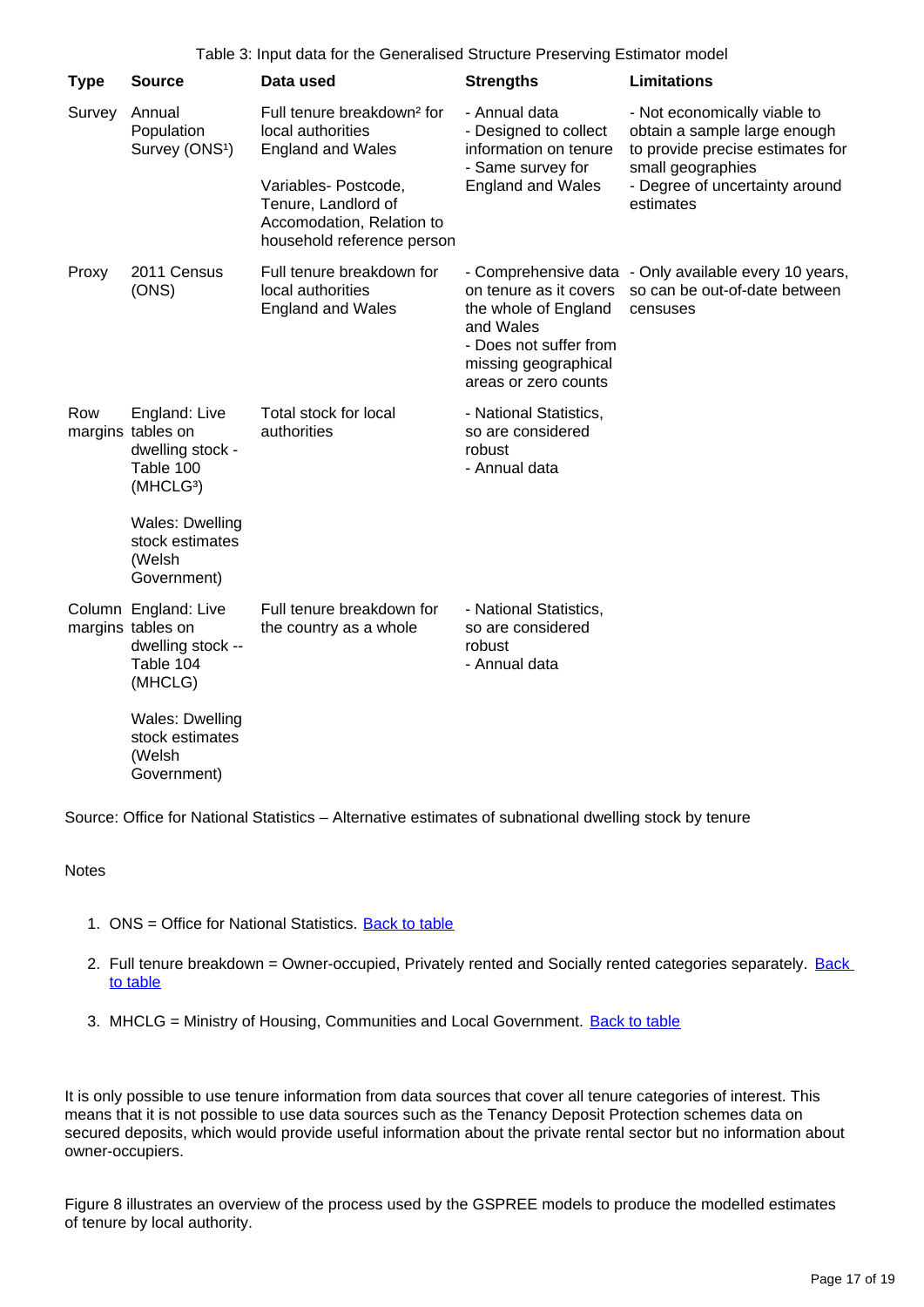#### **Figure 8: Generalised Structure Preserving Estimator data structure for tenure, 2018**

| <b>2018 APS</b> | <b>Tenure categories</b> |  |  |  |
|-----------------|--------------------------|--|--|--|
| Area1           |                          |  |  |  |
| Area2           |                          |  |  |  |
| Area3           |                          |  |  |  |
|                 |                          |  |  |  |
|                 |                          |  |  |  |

|                  | 2011          | <b>Tenure categories</b> |                |  |
|------------------|---------------|--------------------------|----------------|--|
|                  | <b>Census</b> |                          |                |  |
|                  | Area1         |                          |                |  |
|                  | Area2         |                          |                |  |
|                  | Area3         |                          | $\overline{2}$ |  |
|                  |               |                          |                |  |
|                  |               |                          |                |  |
| Benchmark – rows |               |                          |                |  |

| <b>Modelled</b>  | <b>Tenure categories</b> |   | <b>Benchmark - rows</b> |       |                  |
|------------------|--------------------------|---|-------------------------|-------|------------------|
| <b>Estimates</b> |                          |   |                         |       | 2018 Total Stock |
| Area1            |                          |   |                         | Area1 |                  |
| Area2            |                          |   |                         | Area2 |                  |
| Area3            |                          | з |                         | Area3 |                  |
|                  |                          |   |                         |       |                  |



**Source: Office for National Statistics – Alternative estimates of subnational dwelling stock by tenure**

We would like your feedback on the data and methods used to produce these estimates. Please email any feedback to better.info@ons.gov.uk.

## <span id="page-17-0"></span>**8 . Feedback**

We would like to receive feedback on this Research Output and the methodology used to produce these estimates, including how they might be improved and potential uses of the data. Please email your feedback to better.info@ons.gov.uk.

## <span id="page-17-1"></span>**9 . Further development of dwelling stock estimates**

This new method makes use of data from multiple sources to produce subnational dwelling stock by tenure estimates. This method has been successful and has improved the precision of the estimates, so we are looking to adopt this new methodology. We will work with the devolved administrations of the UK to help determine the best method for the estimates in each country.

In addition, we will explore whether there are any other data sources that could be incorporated into our new method, to draw on strengths from other sources and try to further improve the precision of the estimates.